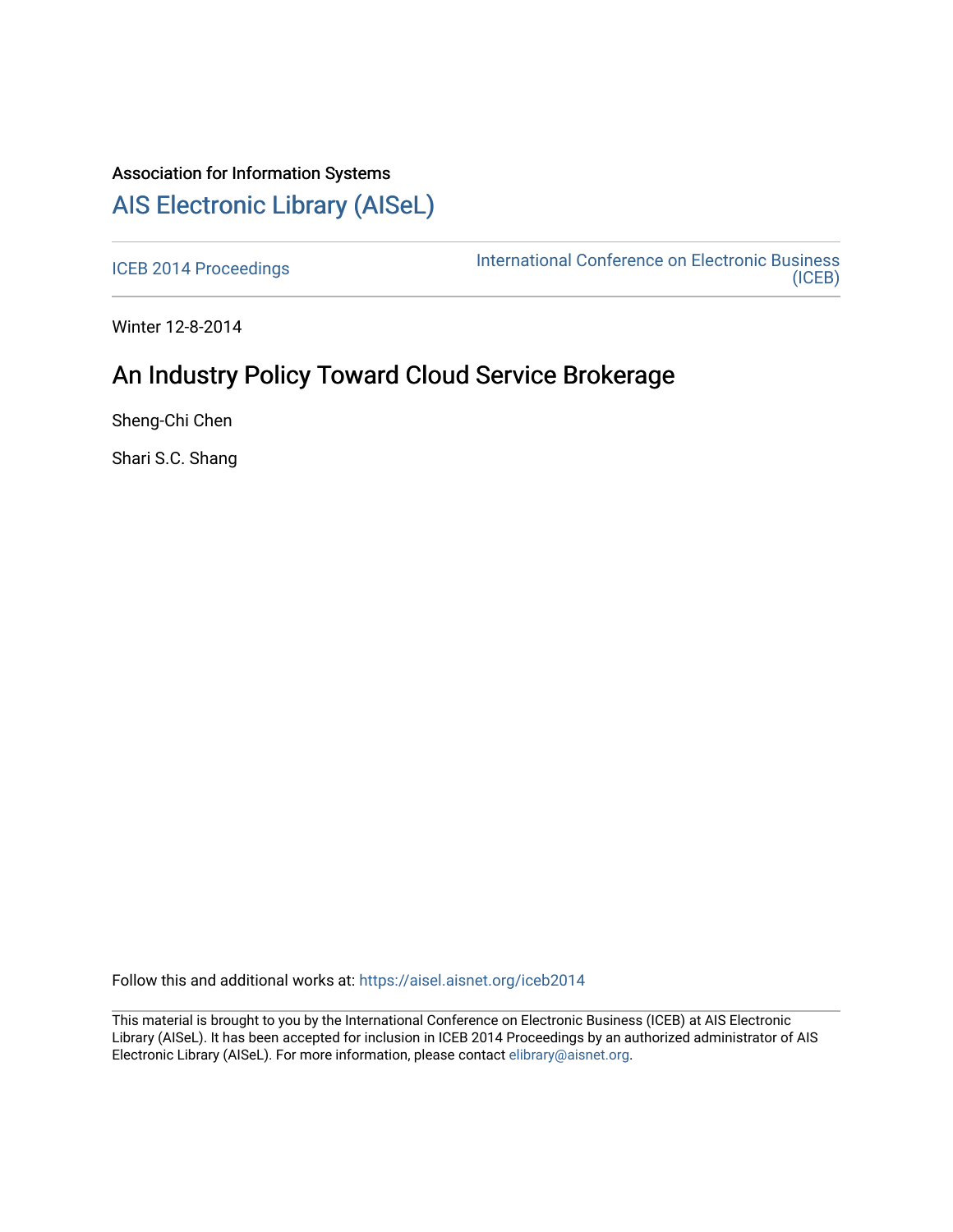# **AN INDUSTRY POLICY TOWARD CLOUD SERVICE BROKERAGE**

Sheng-Chi Chen, National Chengchi University, Taiwan, 102356503@nccu.edu.tw Shari S.C. Shang, National Chengchi University, Taiwan, sshang@nccu.edu.tw

# **ABSTRACT**

The development of the cloud computing industry re-shapes the global IT industry. Cloud computing technology and its service applications are taking off around the world. The governments around the world have gradually adopting cloud computing as the new way of public services provision, while industry partners have lack of confidence on adopting cloud-based solutions. The primary research question is how the national cloud computing strategy leads to design a mechanism to bridge providers and users in a flourishing industry. By using the action research method, this study proposes a cloud service brokerage mechanism as an intermediary of cloud service delivery. The contribution will present firms or policy makers an industry policy guideline for drawing up the cloud computing development strategy, which will shed light for future researches on cultivating an industry development scheme.

*Keywords*: Action research, cloud computing, cloud migration, cloud service brokerage

#### **INTRODUCTION**

With the evolution of information and communication technologies (ICT), cloud computing has been regarded as one of the crucial industries in Taiwan. As the era of cloud computing arrives, Taiwan government's endeavor to advance the application of cloud computing has gradually turned domestic information service providers' attentions to cloud computing markets. Developing cloud computing is a key policy for government and industry, while convenient service is an important issue for people living. In the beginning of 2010, the Taiwan Government has launched a "Cloud Computing Development Program", and has devoted to service planning and investment activities. At the end of 2012, in a three-year comprehensive review and suggestion adoption from public and private sectors, the Taiwan Government adjusted the policy and renamed as a "Cloud Computing Application and Development Program."

The main strategy of the national project is developing government clouds to attract investment and develop cloud solutions. The Ministry of Economic Affairs (MoEA) is responsible for cloud industry development and promotion, while the Council for Economic Planning and Development (CEPD, which now is reorganized as the National Development Council) is responsible for providing strategies of cloud application development. Simultaneously, the Cloud Computing Program Management Office (CCPMO) is organized to coordinate and manage the progress cloud program. The main functions of CCPMO are to link the cloud computing industry and government application services together, and carry out the inter-ministerial integration of services to businesses and the people as well as the use of government resources.

In recent years, firms have started to move their services into cloud computing environment, to seize the initiative and ensure future competitive advantages in the cloud computing market. However, firms in demand site are facing a generalized lack of understanding of cloud computing technologies and solutions and there is also a tendency to hold unrealistic expectations of what cloud computing can be expected to achieve. At the same time, firms in supply site are often dubious about their ability to develop cloud computing using existing products or services. The proliferation of cloud computing industry also extends the needs of service for cooperative cross cloud adoption. Firms as a provider not only need the user familiar with emerging cloud solutions, but also those can select adaptable service in the provision cloud service. There is thus an urgent need for policy makers to establish a service mechanism that will make it possible for providers and users to implement feasibility analysis before carrying out cloud migration, thereby helping to reduce cloud-based application development and deployment costs. This research attempts to discuss how the two cloud computing parties, supply and demand site, cooperatively lead to accelerate cloud migration of the ICT development in Taiwan.

#### **Cloud computing development**

# **RELATED WORKS**

Building on the existing techniques including virtualization, distributed computing, utility computing, and networking techniques, individual and organizational users can lease computing resources through network with the pay-as-you-go pricing model [16][18]. According to the definition of the U.S. National Institute of Standards and Technology (NIST), cloud computing refers to a network-accessed computing resources pooling, including network, storage, application, and other computing service [9]. The service models of cloud computing can be distinguished into Software as a Service (SaaS), Platform as a Service (PaaS), and Infrastructure as a Service (IaaS), which have five essential characteristics, including on-demand self-service, broad network access, resource pooling, rapid elasticity, and measured service.

Gartner has defined cloud computing as "a style of computing where scalable and elastic IT capabilities are provided as a service to multiple customers using Internet technologies." [14] Another widely used definition of cloud computing is that adopted by the U.S. National Institute of Standards and Technology (NIST): "cloud computing is a model for enabling ubiquitous, convenient, on-demand network access to a shared pool of configurable computing resources that can be rapidly provisioned and released with minimal management effort or service provider interaction." [8]

*The Fourteenth International Conference on Electronic Business &*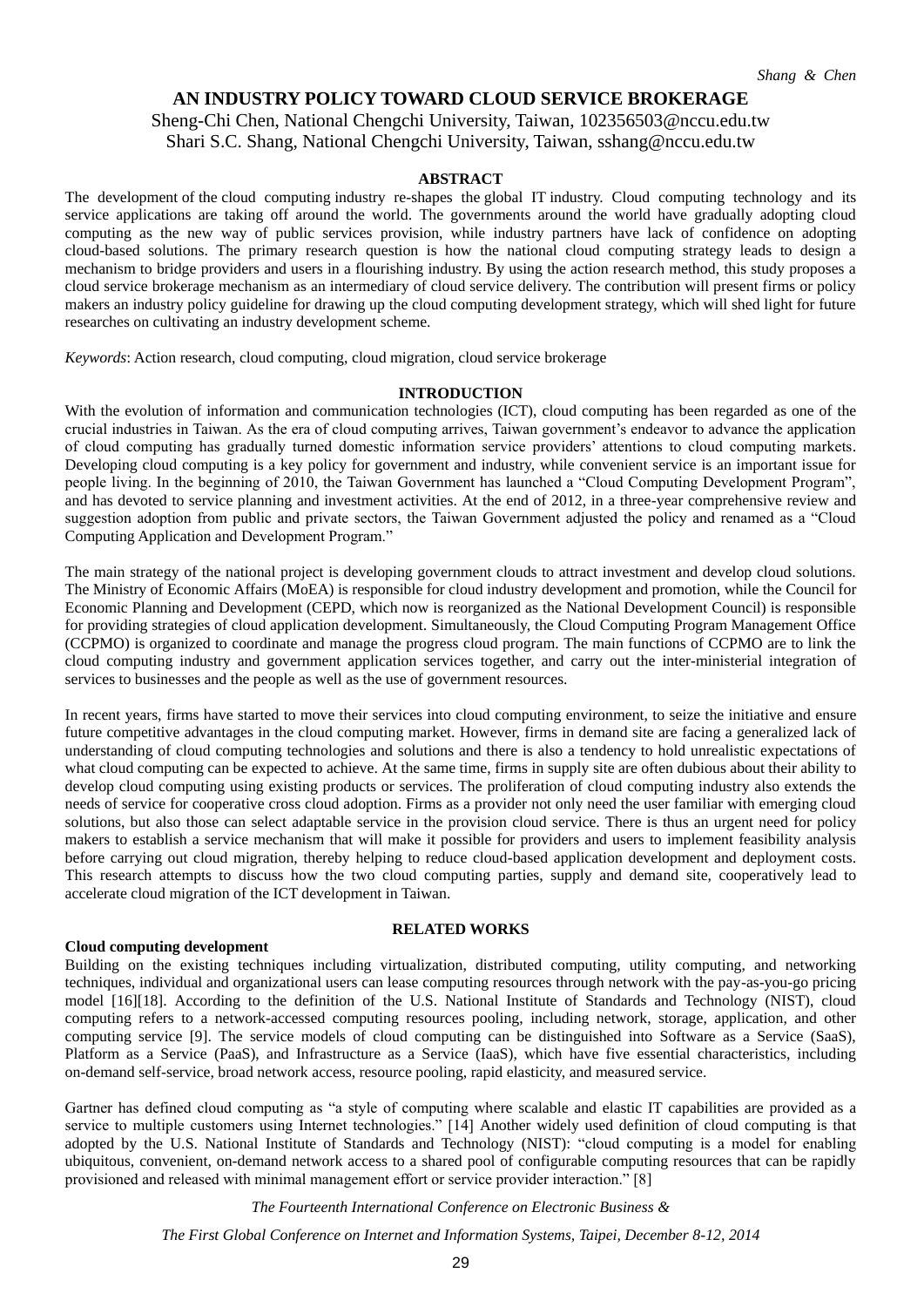Google and Amazon.com are the two leaders in the development of global cloud computing applications. They are based on the Internet and software services, starting out by providing software as a service (SaaS) and then scaling up their business with large-scale data centers to provide computing resources such as platform as a service (PaaS) and infrastructure as a service (IaaS). Major global players such as Microsoft, IBM, VMware, and Apple have also developed their own cloud computing services to further drive innovation into the emerging cloud applications [4].

#### **Cloud computing policy in Taiwan**

Cloud computing has been regarded as one of the crucial industries in Taiwan. In 2009, the Taiwanese government positioned cloud computing as a key strategic industry the development of which needed to be prioritized. In 2012, responding to changes in market demand and intensified international competition in terms of technology, etc., the overall strategic direction and objectives of the Cloud Computing Development Program were revised to emphasize value creation and production value, and the Program was renamed the Cloud Computing Application and Development Program; it was anticipated that, through the development of public-sector cloud computing applications, it would be possible to stimulate the continued development of Taiwan's cloud computing industry, while also planning the establishment of cloud open lab to serve as matching mechanisms for supply and demand [1]. In accordance with the development strategy, the Cloud Computing Program Management Office (CCPMO) shall assist vendors in participation of the government project to accelerate the development of the industry chain and launch e-government cloud services. However, not all vendors have the ability to participate in the government cloud applications build-up. At a time when the government and large corporations are working actively to deploy cloud solutions, there are also a growing number of small and medium enterprises (SMEs) that are in need of cloud computing services.

### **Cloud migration and cloud service brokerage**

With regard to the practical aspects of corporate system moving to cloud and related market solutions, there have been many studies published on cloud computing adoption methods and on individual organizations' experience in this area. In the U.S., the Chief Information Officer has outlined a cloud computing development strategy for the U.S. Federal Government, to guide the adoption of cloud computing applications by Federal Government agencies; this strategy includes a cloud migration decision-making framework and case studies, covering cloud migration options, implementation, management procedures, and recommendations regarding flexible adjustment of adoption strategy in line with actual needs [15]. Different cloud migration processes need to be considered for different strategies. Zhao and Zhou make a comprehensive analysis of existing migration methods, and propose five migration strategies [20]. A systematic review of cloud migration studies gives a comprehensive analysis on research gaps identification and future research directions, but shows a lack of tool support in cloud migration. The research also concludes cloud migration is still in early stages of maturity [6].

Security Guidance for Critical Areas of Focus in Cloud Computing, published by the Cloud Security Alliance (CSA), provides detailed practical ideas and recommendations, and constitutes a first-class reference for organizations that are planning to adopt cloud-based services. Structured around 14 security domains in the 3 key areas of cloud architecture, cloud governance and operating in the cloud, Security Guidance examines the responsibilities of cloud-based service providers and service users, along with the potential security risks [2]. The governance framework of Microsoft's Azure cloud platform uses a policy management approach to ensure the usability, security and compliance of the cloud computing environment in terms of three key elements: design, implementation, and change management [8]. Oracle's Cloud Computing Maturity Model uses 8 Domains and 60 Capabilities to provide a reference procedure for the adoption of cloud computing by business enterprises [12]. Nasir and Niazi take the view that the concepts of cloud computing capabilities and experience have still not been properly defined, and they therefore propose a cloud adoption evaluation model based on a systematic review of the literature, which takes into account enterprises' motivation for adopting cloud-based services and their information needs; they use case studies to verify the usability of this model [9]. Xin and Levina note the many challenges that still exist in relation to cloud-based services, including uncertainty regarding technology and demand, the impact on the inner workings of organizations, the relative importance of cloud-based services to a firm's overall IT strategy, and system integration issues [18].

Currently, vendors or providers are working actively to plan and develop cloud computing applications and services. Whether in the case of virtualization technology or operational service management technology, etc., there is a generalized lack of understanding of cloud computing technologies and standards. In many cases, the term "cloud computing" is used to describe what are merely services provided based on existing corporate e-enablement infrastructure or websites, and there is also a tendency to hold unrealistic expectations of what cloud computing can be expected to achieve. At the same time, vendors are often dubious about their ability to develop cloud computing using existing products or services; they tend to assume that cloud computing adoption inevitably involves the allocation of substantial resources.

A large pool of cloud service brokers has surfaced in the ICT market. NIST defines a cloud broker as an entity that negotiates relationship between cloud providers and consumers. A cloud broker has three different types, including intermediation, aggregation, and arbitrage. Moreover, its functions may have business and technical support service for managing multiple cloud services. A mechanism, cloud service brokerage, provides services of consultancy, management and technology. It has functions in adopting the cloud, and helping them in managing and maintaining it [5] [12]. Cloud service brokerage is also

#### *The Fourteenth International Conference on Electronic Business &*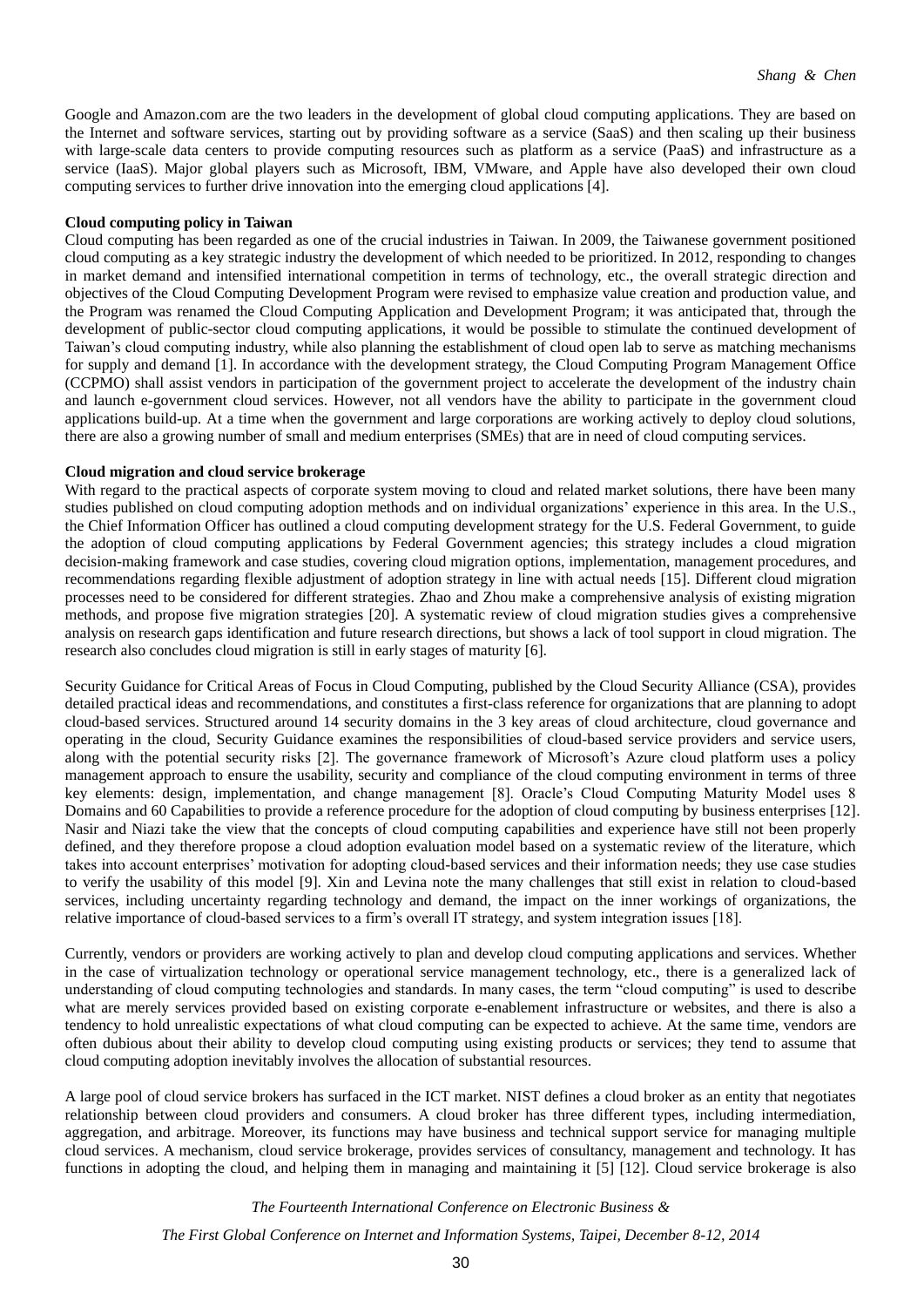*Shang & Chen*

classified as aggregator, integrator, governance and customizer. As defined, cloud service brokerage with professional values is to serve by bridging the gap between providers and users [17].

There is thus an urgent need for the establishment of a mechanism that will make it possible for users and providers to know each service requirements before carrying out cloud migration, thereby helping to reduce cloud-based application development and deployment costs. The cloud service brokerage mechanism proposed in this study is intended to help solve the problems experienced by both service providers and users in relation to cloud computing development; the mechanism provides a channel for exchanging and matching between the supply and the demand side.

#### **RESEARCH METHOD**

Action research involves the use of qualitative methods to study the problems faced by real workers in actual work situations. With participation and involvement being used to bring about improvements, the research process is implemented through an ongoing, interactive cycle of action, reflection and evaluation; the first step is to identify problems where improvement could be made, and then to take action, and to implement continuous evaluation [7] [8].

The author serves as officers of the Cloud Computing Program Management Office (CCPMO) which is in charge of giving suggestions to the development of government clouds and Industry development. Therefore, informal conversations, discussions, and meetings also are added to the quality of data collected. The author participates in the actual process of policy formulation, using interviews and observation to collect comprehensive data, and interacting with related parties, to examine the process of promoting cloud computing industry development and the analysis of relevant problems, employing actual participation and continuing improvement to explore these issues.

#### **RESEARCH DESIGN**

#### **Cloud Service brokerage mechanism**

The study proposes a mechanism to provide a channel for cloud providers and users, each for supply site and demand site. Working from the perspective of industrial policy, this study seeks to establish a cloud computing industry service team that can be used to support communication between the supply side and demand side, while also developing the required capabilities from both an operational and technological viewpoint. The service provider (supply side) should possess a reasonably high level of technological capabilities, while the service user (demand side) should be clear about its current level of cloud computing adoption in its operational processes. Through the bridging and negotiation function provided by the cloud service brokerage, the service provider can deliver solutions to the user, while the user gives the provider useful feedback in regard to domain practice. At the same time, this cycle can help the cloud service brokerage to build up more experience in guidance provision, which will enable the brokerage to provide even better diagnostic services in future projects.

In the past, the supply side has generally had little opportunity to test the products and services that it develops; service providers have also had difficulty in securing business opportunities. At the same time, the demand side has tended to have an inadequate understanding of what solutions are available on the market, and has lacked confidence in its ability to use these solutions effectively. The establishment of the cloud service brokerage mechanism, in collaboration with government policy implementation, can provide a rapid, effective way of matching supply and demand, thereby fostering the development of industry as a whole.

#### **Cloud Service Brokerage**



**Figure 1**. Cloud Service Brokerage Mechanism

**Technical View**

The technical view developed in this study has three functions: Proof-of-concept (POC), Validation/Verification, and

*The Fourteenth International Conference on Electronic Business &*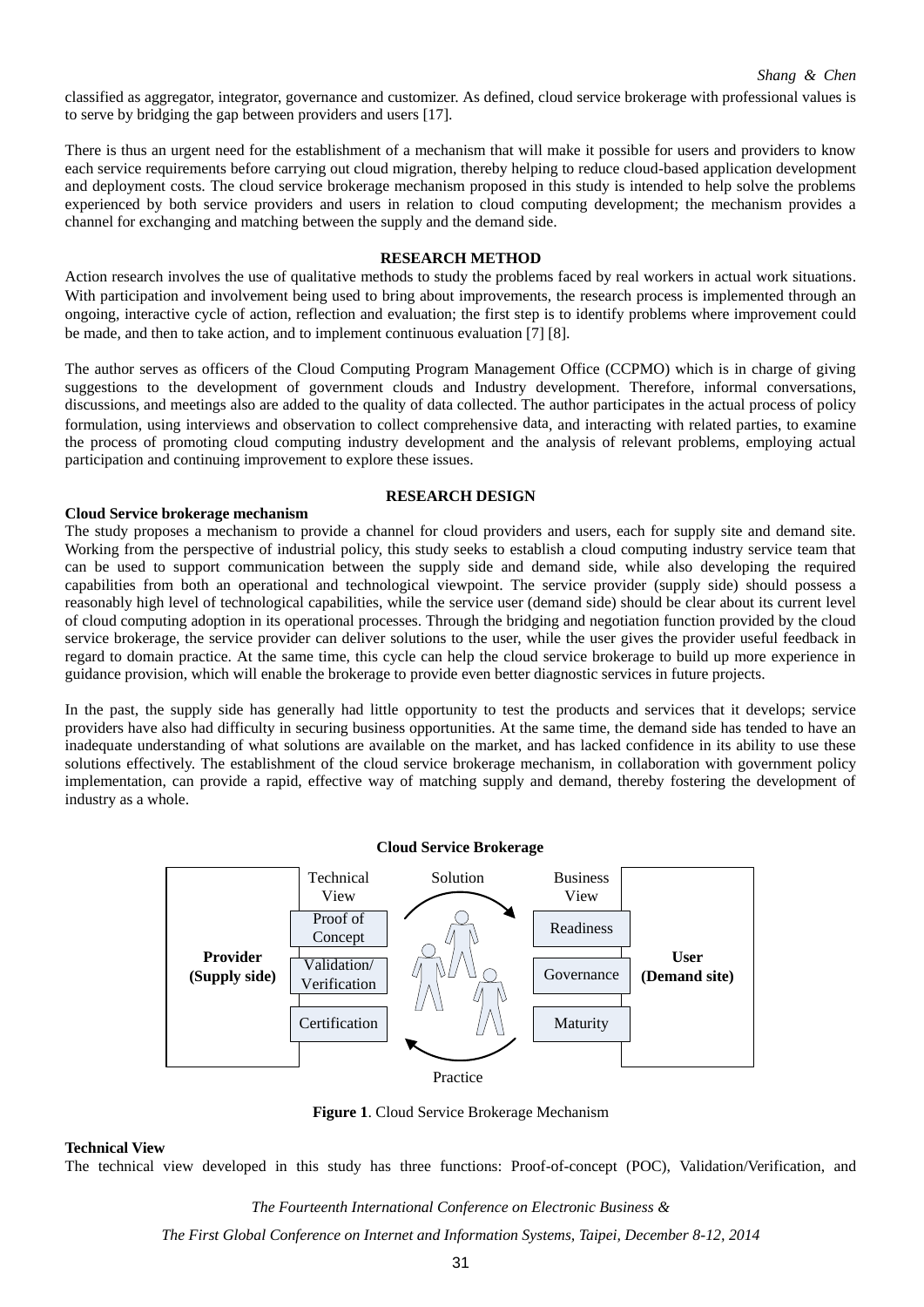Certification. It will bring together a variety of different cloud-based solutions to reduce search costs for users; it will provide commercialization environment resources and testing opportunities so that firms can implement service feasibility testing in advance, thereby reducing unnecessary hardware procurement and development costs, and increasing the probability than any given development project will be a success. The main functions of the technical view description are as follows:

| <b>Table 1. Technical View Function</b> |                                                                                                                                                                                                                                                                                                |  |
|-----------------------------------------|------------------------------------------------------------------------------------------------------------------------------------------------------------------------------------------------------------------------------------------------------------------------------------------------|--|
| <b>Function</b>                         | Description                                                                                                                                                                                                                                                                                    |  |
| Proof-of-concept<br>(POC)               | Recruiting private-sector firms' existing cloud computing resources (supply side) to target particular<br>cloud-based applications (demand side), providing matching and preliminary concept feasibility<br>verification testing service.                                                      |  |
| Validation &<br>Verification            | Providing verification testing services for cloud-based applications (demand side) that verify the special<br>features of these applications; providing verification testing services for cloud-based service level<br>agreements (supply side) that verify conformity with openness criteria. |  |
| Certification                           | Providing certification and testing services, involving formal, signed documentation and/or marks or<br>logos, in accordance with relevant cloud computing standards and rules.                                                                                                                |  |

## *Business View*

In relation to the solutions already available on the market, there has already been considerable discussion regarding the methods that should be used for cloud computing adoption, and the issues to which attention should be paid when moving corporate services to the cloud, including organizational structure, business processes, compliance, service alteration, service levels, relationships with service providers, etc.

It is important for the user to be able to evaluate, from the business view, whether or not cloud computing adoption is suitable for their organization; understanding an enterprise's positioning (in terms of the level of cloud computing adoption) can help to overcome the problems that may be encountered in the process of switching over to cloud computing. It is therefore important that, when planning the adoption of cloud-based services, enterprises ensure that the relevant cloud computing inputs are compatible with the firm's strategic objectives. At the same time, pre-designed ongoing maintenance and monitoring mechanisms can help to reduce the latent risks accompanying cloud-based services, thereby enhancing organizational efficiency. With the model developed in this study, enterprises can choose to evaluate their level of cloud computing adoption in terms of readiness, governance, or maturity.

| <b>Table 2. Business View Function</b> |                                                                                                                                                                                                                                                                                                                                                                                                                                                                                                        |
|----------------------------------------|--------------------------------------------------------------------------------------------------------------------------------------------------------------------------------------------------------------------------------------------------------------------------------------------------------------------------------------------------------------------------------------------------------------------------------------------------------------------------------------------------------|
| Function                               | Description                                                                                                                                                                                                                                                                                                                                                                                                                                                                                            |
| Readiness<br>(Uncloudified)            | Readiness evaluates a firm's important indicators prior to cloud computing adoption, performed on the<br>basis of three dimensions – technology, organization and environment – to determine whether the firm is<br>suited for cloud computing adoption. The results are classified as: Good candidate, Candidate but<br>concerns, and Not a good candidate.                                                                                                                                           |
| Governance<br>(Cloudifying)            | Examination of the leadership, organizational structure and process aspects is used to verify whether<br>cloud computing adoption can realize the organization's strategic goals and objectives. Evaluation of<br>suitability is made, targeting enterprises that are already engaged in cloud computing adoption, on the<br>basis of the analysis of four dimensions: organizational structure, enterprise processes, compliance and<br>standards, and service quality.                               |
| Maturity<br>(Cloudified)               | The concept of maturity derives from the field of quality management, and is defined as the state of<br>being complete, perfect or ready. Evaluation as to whether a firm has already successfully completed the<br>process of cloud computing adoption is performed on the basis of analysis of five aspects: consolidation,<br>integration, automation, self-service, and federation. The evaluation results can be presented in the form<br>of a numerical score to indicate the level of maturity. |

#### **DISCUSSION**

Cloud computing has become an important foundation for enabling thriving applications of ICT. The contribution for the cloud service brokerage model established in this study is to achieve effective linkage between industry supply and demand. From the demand-side perspective, the use of this channel can help to clarify the special characteristics of products. From the supply-side perspective, the channel will facilitate the provision of service involvement for cloud-based solutions that have already been developed, making it possible to achieve integrated usage of cloud-based solutions, and enhancing the overall level of synergy created from cloud-based products and services. The gradual implementation of these activities will help the supply and demand sides to achieve effective process planning for cloud-based product and services, thereby improving overall product quality and providing valuable supporting data.

This study will employ qualitative method, adopting case study to investigate the industry perspectives in Taiwan. By interviewing with 20 firms or associations, this study will explore how firms or associations take considerations to deal with the impacts which cloud computing brings about. The data collection puts emphases on both the providers (supply side) and

*The Fourteenth International Conference on Electronic Business &*